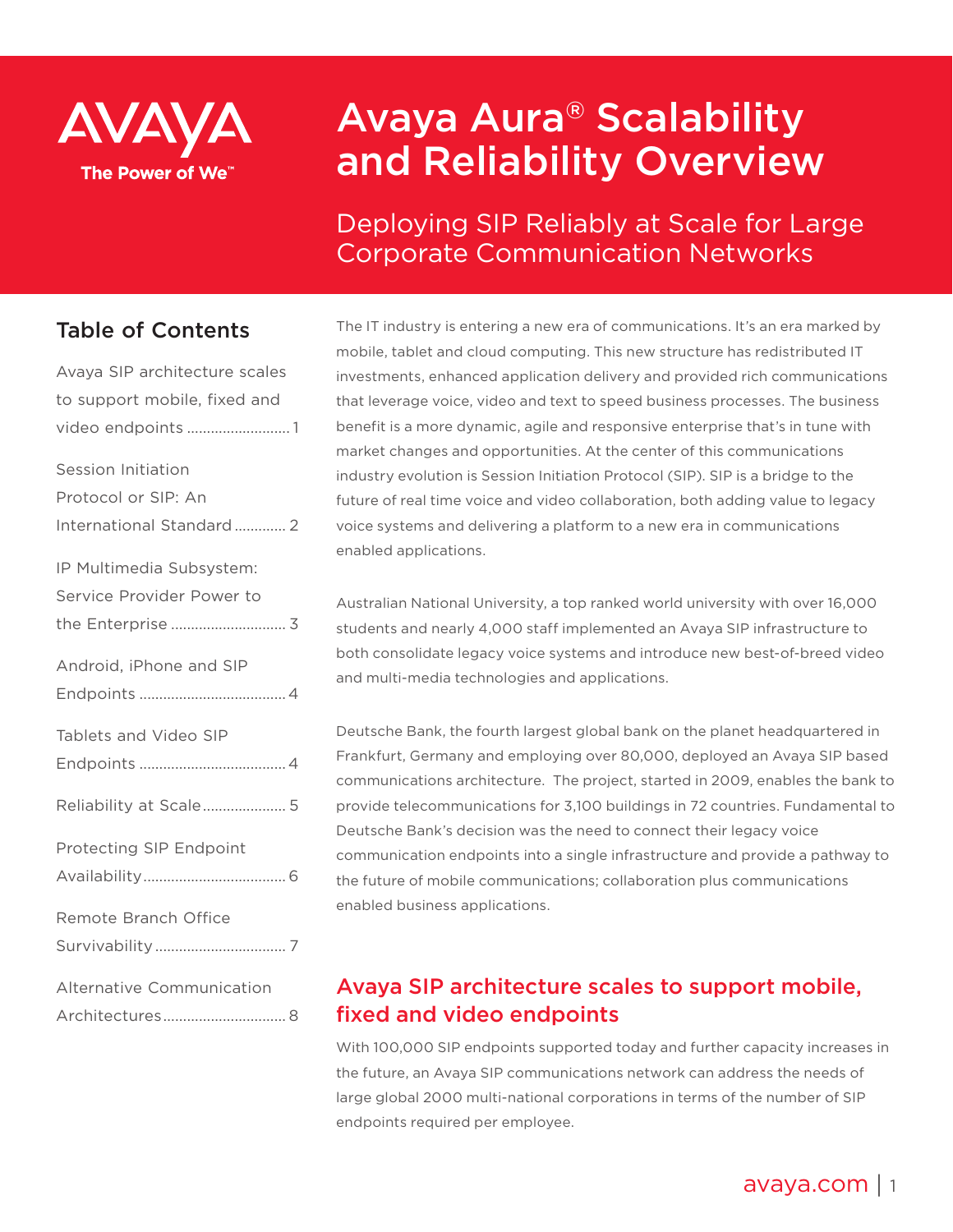<span id="page-1-0"></span>Such enterprises can create an Avaya IMS (IP Multimedia Subsystem) communications infrastructure deployment and thereby support all employees with a combination of both SIP and non-SIP endpoints. Avaya offers a SIP based communications and collaboration architecture that scales to the highest number of endpoints supported reliably in the industry.

For large corporations there is a mix of SIP and non-SIP endpoints driving requirements that an IMS based communications architecture must support both. This requirement will not abate anytime soon as the number of SIP enabled endpoints continues to increase thanks to mobile devices and video communications. Even if IT executive management mandated an all SIP endpoint strategy, a merger or acquisition could increase the mix instantly. According to Thomson Reuters preliminary Q1 data shows \$717 billion in 2011 Mergers and Acquisition (M&A) activity through March of 2011, which represents a 58% increase over the same period in 2008.

In addition to mobile and fixed line SIP endpoint support, an IMS communications architecture needs to scale in performance as well. The Avaya Aura® Session Manager scales to support enterprises with over 970 calls per second (CPS). This translates to over 500,000 users with an extremely heavy call rate of 6 calls per hour each. This total capacity of 3.5 million calls per hour meets the needs of the largest enterprises in the world.

For a more detailed technical overview of SIP scalability and reliability, please see the Avaya Aura Session Initiation Protocol (SIP) Scalability and Reliability Technical Guide.

## Session Initiation Protocol or SIP: An International Standard

SIP is a set of Internet standards that enable voice, video and multimedia communications to operate over TCP/IP protocols. The core SIP standard was ratified in June of 2002 and thus has benefited from years of technical contribution from nearly every communications equipment supplier and service provider during its development as an Internet standard. SIP enjoys wide acceptance and deployment both within service provider and enterprise networks.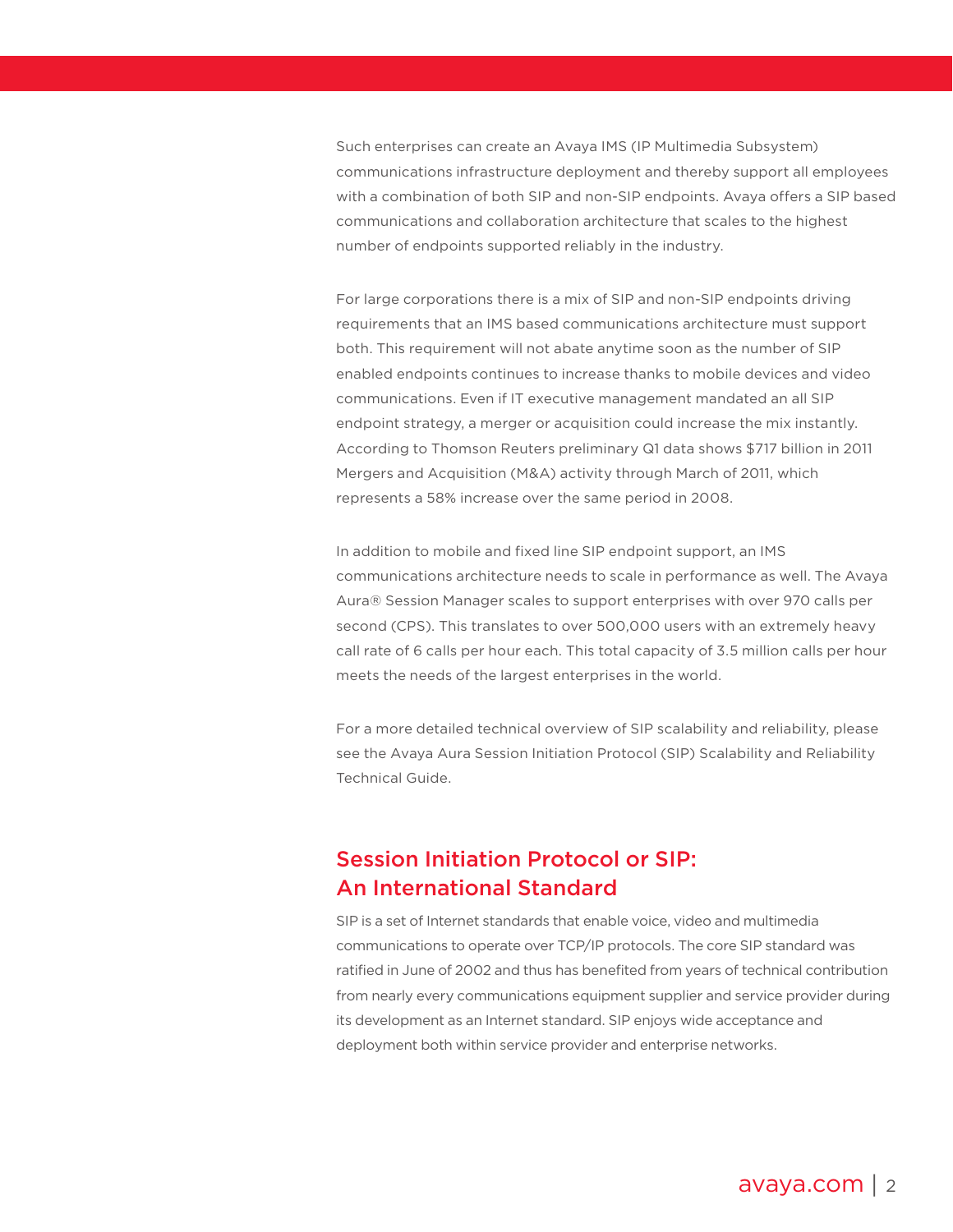## <span id="page-2-0"></span>The Avaya Aura Architecture



*Figure 1: General Enterprise Configuration*

## IP Multimedia Subsystem: Service Provider Power to the Enterprise

The principles of an IP Multimedia Subsystem, or "IMS" is a growing part of nearly every Service Provider network in the world, adding value by building on SIP principles. IMS enables service providers to implement new services for their subscribers quickly, efficiently, and without relying on single sources for application "enhancements" or "upgrades". Building on this, for the very first time enterprises can now create communications architectures based on the same proven IMS principles Service Provider networks rely on by implementing Avaya Aura® Session Management at the enterprise core.

The greatest value of the IMS architecture is its ability to separate a network into 3 layers or "strata": access, connection and applications as shown in figure 1 above.

The flexibility of this architecture means that the Enterprise of figure 1 accommodates a variety of different configurations - a set of physical locations connected by the enterprise network, typified by three scenarios:

- Large locations with or without a "data center" equipment configuration
- Remote locations that rely on the data centers for normal service
- Sites with entire PBXs dominated by either non-SIP or non-Avaya type equipment but still part of the Enterprise and the core SIP design.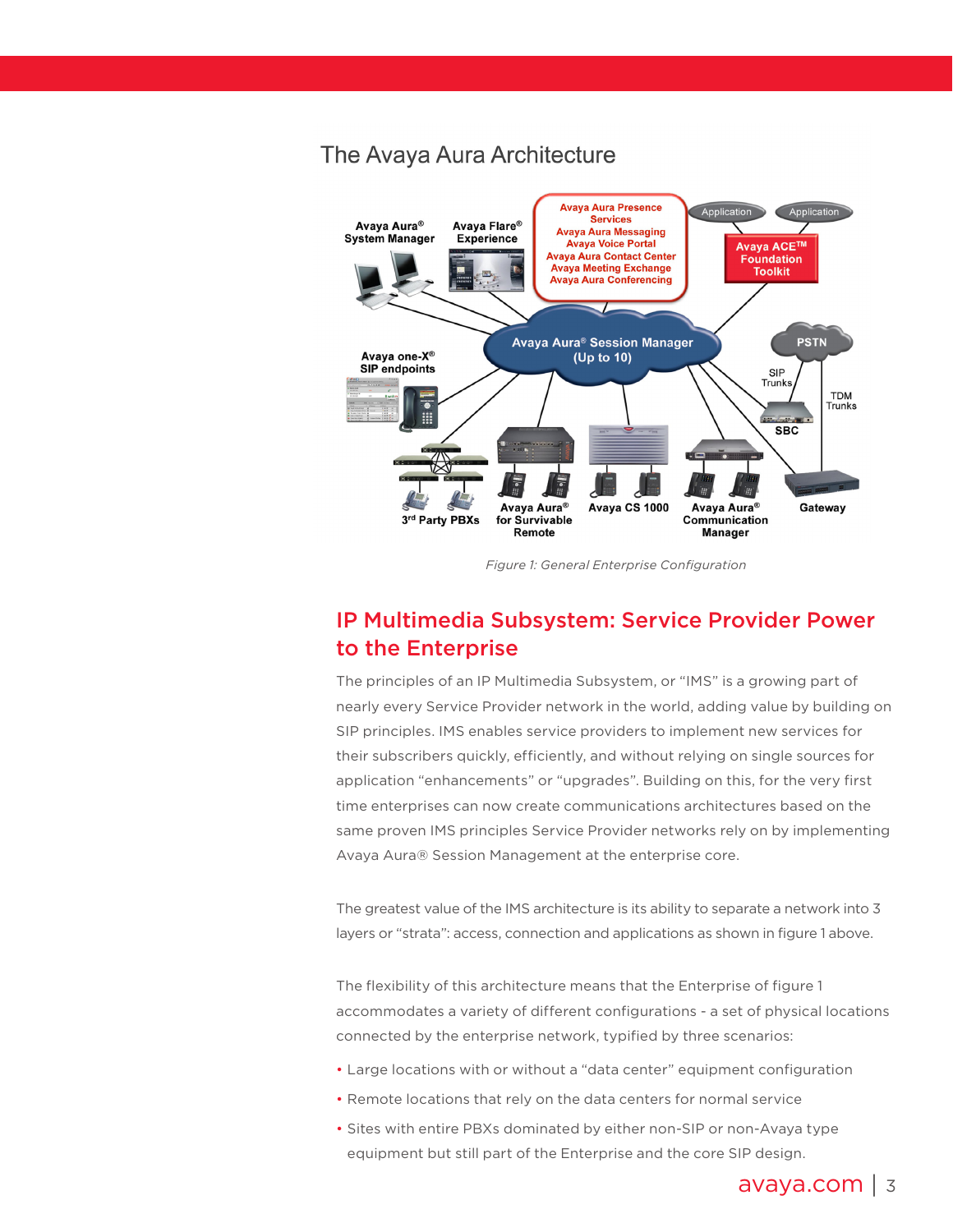<span id="page-3-0"></span>The key is the connection layer where Avaya Aura Session Manager "binds" users to devices in the access layer, and users to the services they need and are allowed to use at the applications layer.

#### Android, iPhone and SIP Endpoints

SIP and IMS are the international standards for real-time communications and are available within most IP Phones, smartphones and tablets. Smartphone and tablet markets are excellent proxies to the growth of IMS based communications as these devices are inherently IMS compatible thanks to their SIP support. For example, the smartphone market nearly doubled year-overyear in Q4 2010 to about 101 million units, according to Canalys. According to BUISNESS INSIDER\*, only 0.3% of the Earth's inhabitants owned a tablet at the end of 2010 and a vast market is projected for these devices. Combined, the smartphone and tablet user base is approximately 394 million worldwide versus other markets, such as TV subscriptions (600 million), total PCs (1.3 billion), and mobile subscribers (5.1 billion). According to RBC there will be more than 400 million tablet users worldwide by 2014, including 185 million tablets sold in 2014.

#### Tablets and Video SIP Endpoints

Tablets such as the Avaya Flare Desktop Video Device are SIP endpoints providing a rich communications and video collaboration experience. Mobile endpoints and video communications are SIP based communications. Even during the most difficult recession in decades, videoconferencing endpoint unit shipments increased according to Frost and Sullivan. In fact, unit and revenue growth rates are projected to climb steeply with a compound annual growth rate of 18.3% and 16.5%, respectively, between 2009 and 2015.

Since IMS has been standardized for over nine years, the service provider communications industry has been building larger and larger SIP based communications networks based on IMS principles. In fact, today Avaya's SIP implementation with its Avaya Aura® Session Manager (SM) and System Manager (SMGR) solution can support 100,000 SIP users and is planned to support 250,000 in the future. The Avaya Aura Communication Manager currently scales to 36,000 SIP users and 41,000 non-SIP users or a combination of 41,000 total users. Avaya customers' SIP communications infrastructure can scale up reliably to address the needs of global 2000 concerns.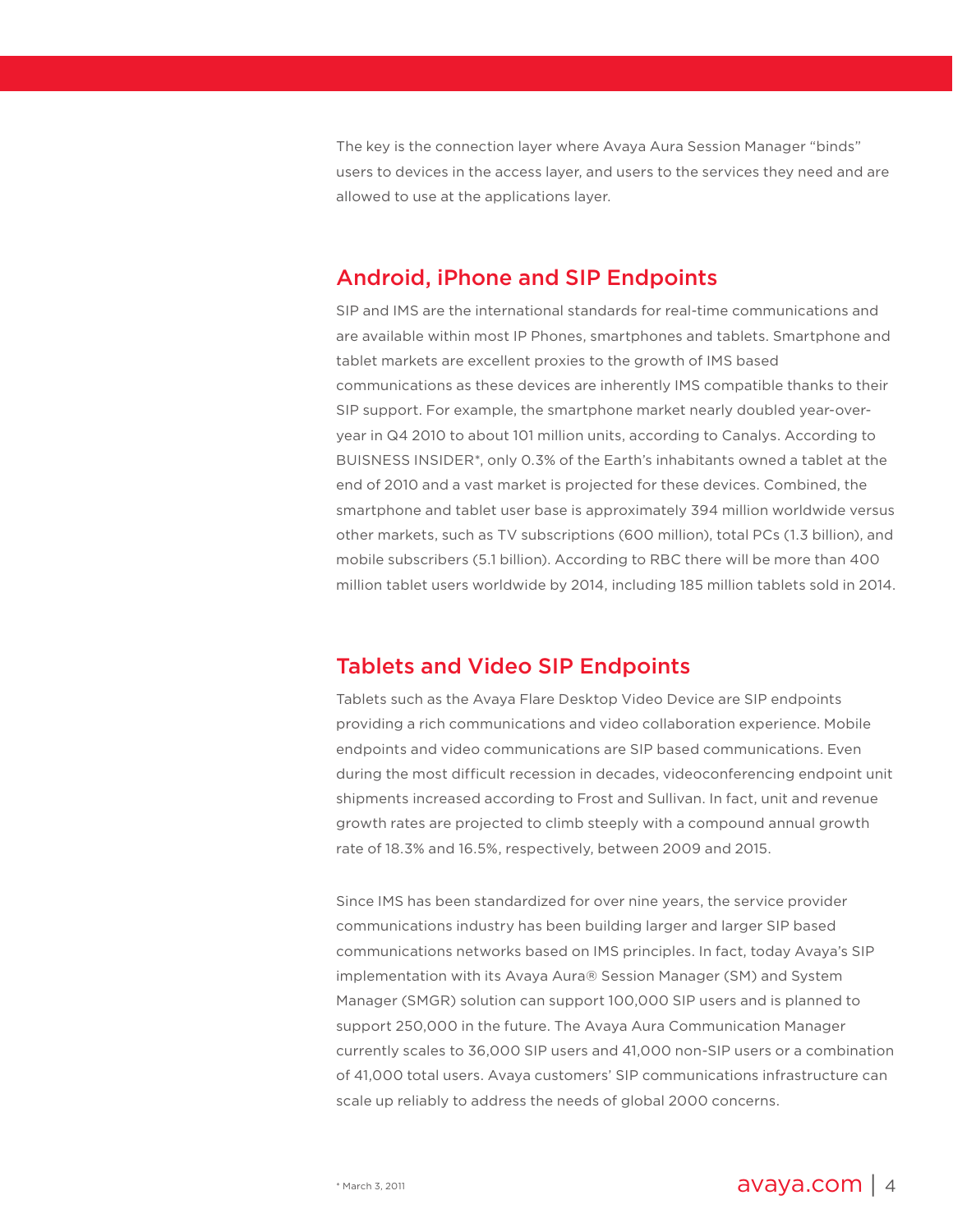<span id="page-4-0"></span>

| <b>Availability %</b>  | Downtime per year | Downtime per month* | Downtime per week |
|------------------------|-------------------|---------------------|-------------------|
| 90% ("one nine")       | 36.5 days         | 72 hours            | 16.8 hours        |
| 95%                    | 18.25 days        | 36 hours            | 8.4 hours         |
| 98%                    | 7.30 days         | 14.4 hours          | 3.36 hours        |
| 99% ("two nines")      | 3.65 days         | 7.20 hours          | 1.68 hours        |
| 99.5%                  | $1.83$ days       | 3.60 hours          | 50.4 minutes      |
| 99.8%                  | 17.52 hours       | 86.23 minutes       | 20.16 minutes     |
| 99.9% ("three nines")  | 8.76 hours        | 43.2 minutes        | 10.1 minutes      |
| 99.95%                 | 4.38 hours        | 21.56 minutes       | 5.04 minutes      |
| 99.99% ("four nines")  | 52.56 minutes     | 4.32 minutes        | 1.01 minutes      |
| 99.999% ("five nines") | 5.26 minutes      | 25.9 seconds        | 6.05 seconds      |
| 99.9999% ("six nines") | 31.5 seconds      | 2.59 seconds        | 0.605 seconds     |

#### Reliability at Scale

As IT business leaders implement a communication system at the scale discussed above, reliability or availability become paramount to assure no interruption of business processes. Availability is often expressed in terms of the number of 9s, that being "one 9" or 90% available through "six nines" or 99.9999% available to measure downtime. The matrix below breaks out downtime per year, month and week against the number of nines of availability.

Network or communication availability is a function of device and network reliability. Communication device availability can be calculated as the product of its hardware and software availability. For the Avaya Aura® Session Manager, its combined availability is 99.9677%. A network of Aura® Session Managers creates the core communications infrastructure controlling sessions between users. Availability of the core can be increased to six nines or greater than 99.9999% by adding a small number of redundant Avaya Aura® Session Managers where SIP entities, such as the Avaya Communications Manager, are cross connected to an Aura® core infrastructure as shown in figure 2 below.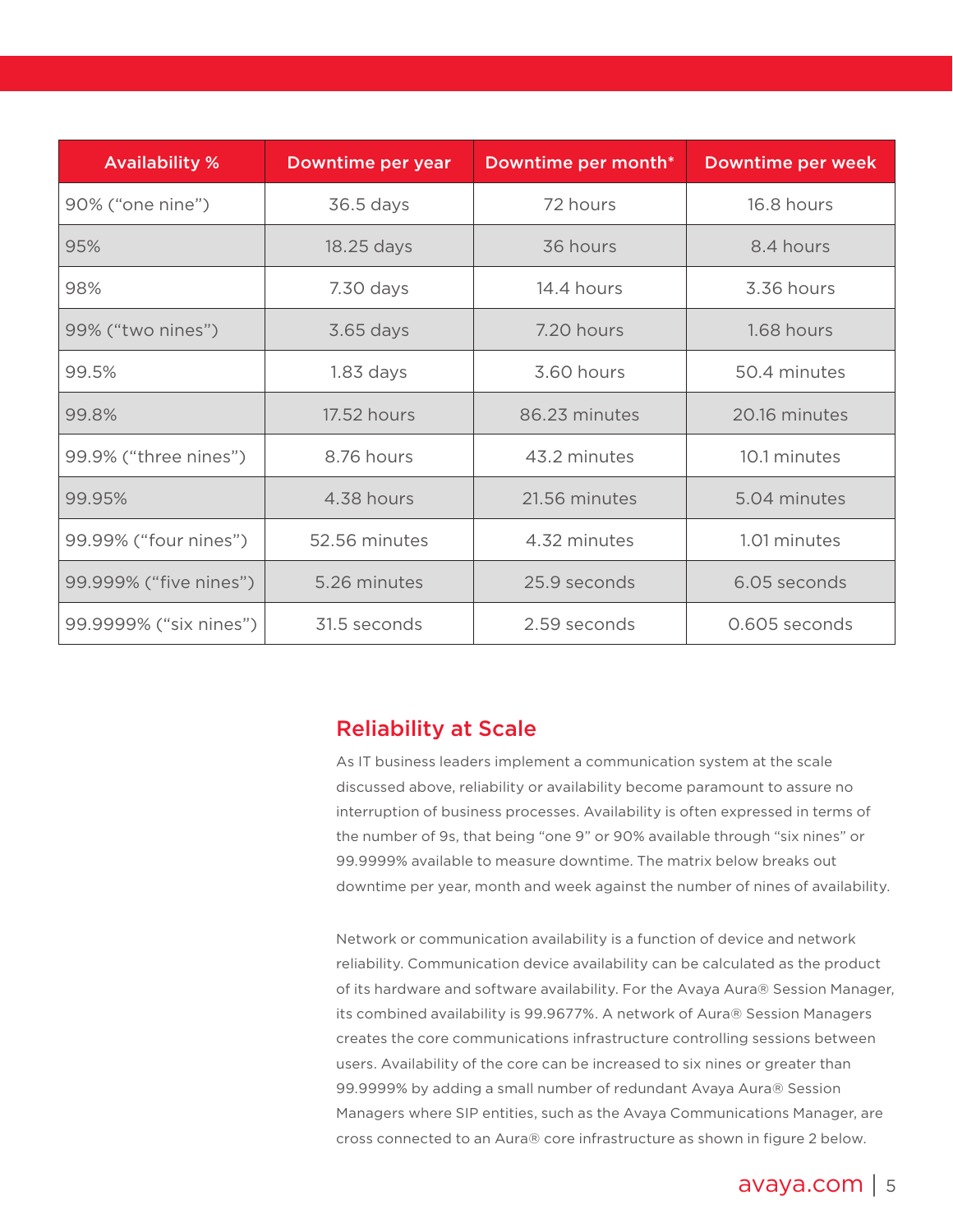<span id="page-5-0"></span>

where "N" is the minimum number of resources needed to function, and "M" represents the additional capacity for redundancy. Active-active N+M configurations offer superior redundancy at lower cost than traditional 1+1 active standby architectures.

With this level of redundancy a SIP network of Avaya Aura Session Managers and Communication Managers can handle multiple failures of more than two Session Managers and more than two Communication Managers and continue to provide service at full enterprise capacity.

#### Protecting SIP Endpoint Availability

Availability is important to maintain basic dial-tone service, but in modern enterprise communication systems, applications are layered on top of the voice system such voice mail and interactive voice response systems which are only as reliable as the SIP infrastructure. To assure high availability of SIP endpoints, the ability to simultaneously register with at least three session managers assures that in the case of a down Session Manager the SIP endpoint will continue to be operational. With Avaya Aura® Session Manager, such redundancy is available. SIP endpoints can register simultaneously with three Avaya Aura® Session Managers. Therefore, proper redundancy at the core infrastructure helps ensure that a failure of any random Session Manager will not cause loss of service to any endpoint or user.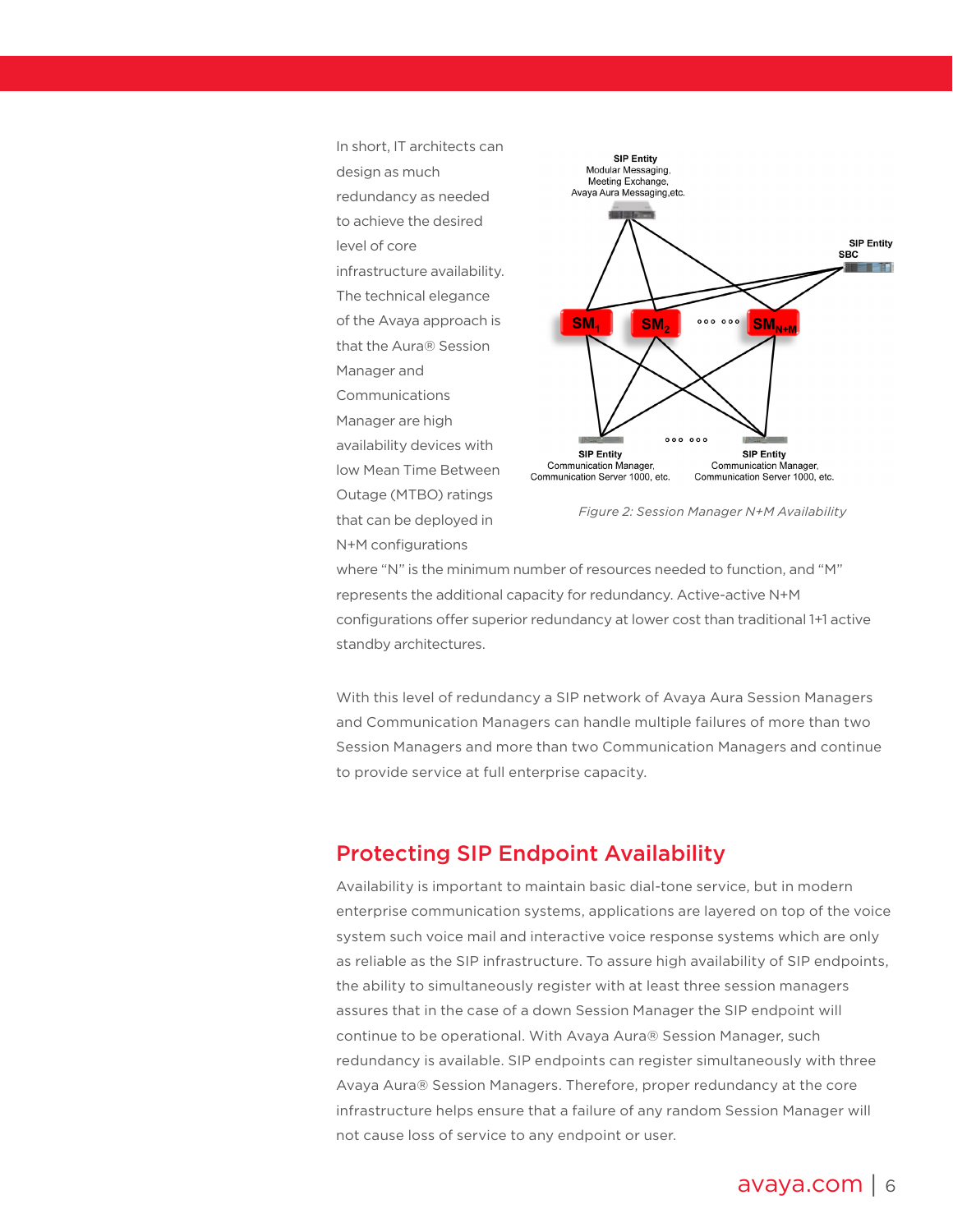<span id="page-6-0"></span>

*Figure 3: Session Manager N+1 Configuration*

## Remote Branch Office Survivability

With remote or branch offices usually being void of IT support and closest to customers, their availability and survivability is unique and requires special attention. In the case of a remote office or branch facility being separated from its wide area networking links, one of the three connections that a SIP endpoint registers with should be a Survivable Remote.

A survivable remote maintains operation when and if the primary and secondary Avaya Aura® Session Manager becomes unreachable. While overall availability for the branch is strongly associated with Wide Area Network (WAN) availability, adding a Survivable Remote to each branch office is an industry best practice as it increases system availability to between 5 and 6 nines with reasonable WAN availability assumptions. This level of availability depends upon the number of redundant Aura® Session Managers implemented in the core infrastructure which are usually placed within a data center.

Another best practice to increase system availability is to pair Aura® Session Managers within data centers while deploying Survivable Remotes within branch and remote offices as illustrated in figure 4.

This design allows each SIP endpoint to be registered with a Survivable Remote and two Aura® Session Managers that are physically separated. This structure provides the highest availability with the lowest number of components.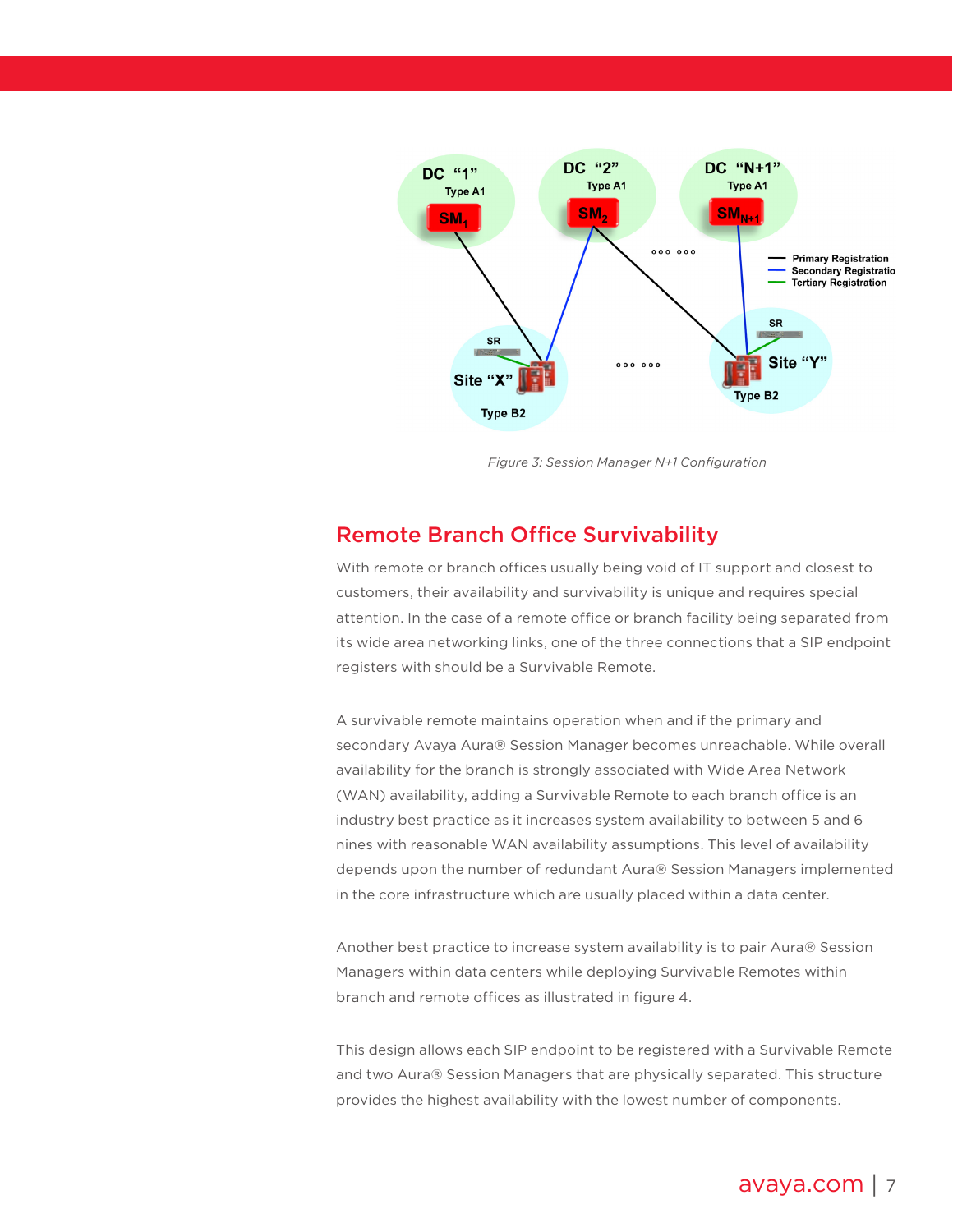<span id="page-7-0"></span>"Avaya is by far the leader is SIP based communication with a proven track record of delivering solutions that scale to global 2000 concerns reliably. SIP is the standard for real time communications that IT business leaders will rely upon to integrate mobile and tablet computing into enterprise collaboration services."

*–Nick Lippis, publisher of The Lippis Report; A Resource for IT & Network Business Decision Makers*

## **Alternative** Communication Architectures

From a competitive architecture point of view there are two alternative approaches to that taken by Avaya. One is from a large software manufacturer that recently



*Figure 4: Session Manager Dual Data Center Configuration*

 entered the unified communications market.

Their approach is centered on desktop software with presence to enable communications within office productivity applications. This approach offers value but does not offer the expertise to reliably deliver a wide range of voice, video and text based communications at scale. In addition this approach is neither open nor flexible enough to integrate applications from other vendors, thereby restricting its utility. An IMS architecture is standards based and supported by all service and application providers offering a wider range of application-communication integration.

A second alternative is available from a large data networking concern that has approached the communications market from their strength in data networking. Their approach is rooted in forwarding packets in a best effort manner, however much has been added to data networking to differentiate traffic to offer quality of service. However this approach is operationally tedious and does not always scale resulting in a poor communications experience. In addition, increasingly adding network services to differentiate and prioritize traffic comes at the expense of continued investment in switching and routing, its core business. Further, this alternative approach has only reluctantly and narrowly embraced SIP as a trunking protocol to service providers leaving its IP Phones, tablet and video conferencing system endpoints to utilize proprietary protocols, thus locking out competitors and locking in customers.